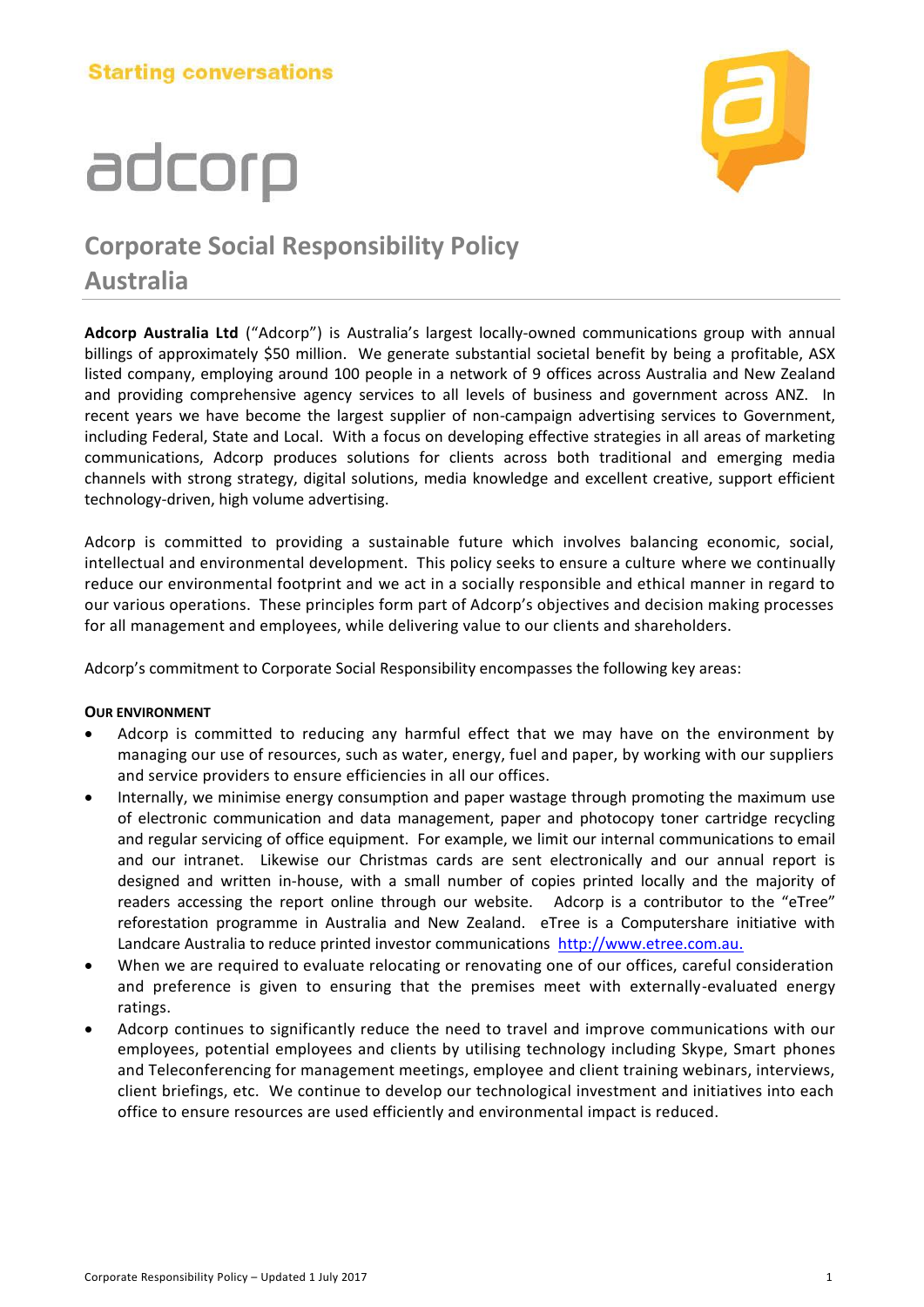# adcorp



#### **OUR PEOPLE**

- We have great people at Adcorp, with strong people practices, leadership and culture, with competitive advantages for us and also benefits to all our employees.
- Adcorp invests in our employees by offering on-the-job learning, training, individual mentoring, manager and leadership coaching, regular performance reviews, external training and networking opportunities.
- Adcorp is committed to providing a safe and healthy working environment through our Work Health and Safety and Return to Work policies and Discrimination, Harassment and Equal Employment Opportunity policy. We provide flexible work practices where practical.
- We ensure fundamental human rights which are fair and equitable by actively promoting equal opportunity, equality and diversity irrespective of race, ethnic or national origins, gender, sexuality, disability, marital status and religious belief through our policies, employee training, recruitment and management practices.
- We recognise our people through annual performance and salary reviews, service awards (after 5 years, 10 years and over), employee referral scheme, study support, performance and new business bonus incentives, regular social activities, etc.
- All of our vacancies are advertised internally, with a high percentage being filled through internal promotion or referral.
- Adcorp's employees are working in a fast changing environment, with the advertising, marketing communications, and media landscape change being driven by technology and client requirements. Adcorp is responding by ensuring our technology and services are state of the art and employees have the skills and training necessary to work in the new digital media environment.

#### **OUR COMMUNITY AND STAKEHOLDERS**

- Adcorp recognises our responsibility to act as a good corporate community citizen and we believe that involvement and co-operation in our community is a vital component of sustainable business practice.
- Adcorp sponsors or partners with a variety of community and not for profit organisations to provide discounted or pro bono work.
- Where possible, Adcorp's suppliers are sourced locally for our printing, catering and consumables, etc.
- Each office provides a combination of donations, time and/or resources to support charity fund raising activities (eg. Cancer Council Biggest Morning Tea and RSPCA Cupcake Day).
- Adcorp's employees are supported in their involvement in a wide variety of volunteering opportunities such as Lifeline.
- Adcorp acts quickly to support our employees through natural disasters (for instance, the Christchurch earthquakes and Brisbane floods), with relocation, time off to assist their families and properties, counselling and donations to emergency relief appeals. Our clients experience a seamless transition during these times, with our emergency response policy and ability to adapt our services to utilise our extensive network across Australia and New Zealand.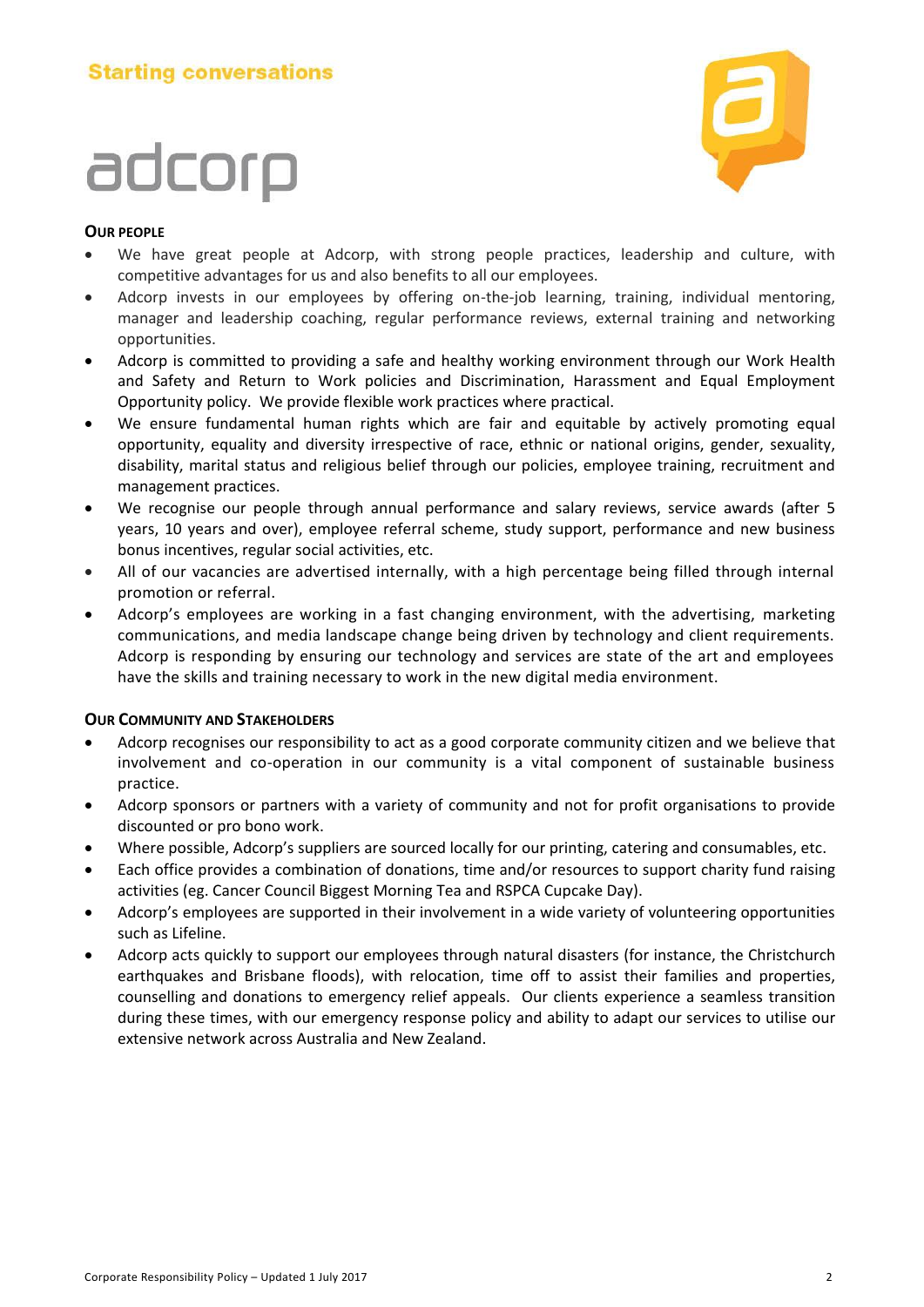# adcorp



#### **OUR SERVICES**

- Adcorp is dedicated to our integrity and aim to continue to create innovative opportunities to do things better, to provide quality, results-driven advertising solutions for our clients.
- Adcorp continues to develop services and software to streamline advertising processes to support our clients' requirements. For instance, Adcorp's internally developed Connect2™ is an industry leading, fully featured online advertising system to streamline advertising processes and is continually evolving in response to client feedback.
- In response to the trend towards more diverse campaigns utilising digital and online media to complement traditional media strategy, Adcorp is actively expanding our range of Digital and consulting offerings.

#### **OUR CORPORATE GOVERNANCE**

- Adcorp is a publicly listed company, registered on the Australian Stock Exchange in 1999, with 5 Australian offices and 4 offices in New Zealand.
- Adcorp affirms the quality of service we offer clients, based on policies and processes we enforce in our general operations.
- Adcorp fully complies with the highest levels of corporate governance practice, industry reporting and operational standards. These fundamental principles, compliance and regulatory controls, as are required by the Australian Stock Exchange (ASX) and the Australian Securities Commission (ASIC), ensure that all of Adcorp's business affairs are conducted legally, ethically and with strict observance to the highest standards of integrity and propriety.
- Adcorp has a stringent and comprehensive policy which restricts trading in company securities by key management or employees who may have inside information. The policy was reviewed in January 2011, in accordance with the updated regulations of the ASX. A copy of this release and the policy, can be found at<http://www.asx.com.au/asxpdf/20110117/pdf/41w6pkj5nx8bxv.pdf>
- Adcorp is regularly audited. Our auditors are Grant Thornton [www.grantthornton.com.au](http://www.grantthornton.com.au/)
- Adcorp have employment contracts, published policies and procedures and training in place to cover all statutory and company employment conditions and regulations.
- Adcorp's employees are offered a high performing superannuation fund with AustralianSuper [www.australiansuper.com](http://www.australiansuper.com/)
- Refer to Adcorp's latest annual report on <http://www.adcorp.com.au/Investors/Annual-Reports>

#### **RESPONSIBILITIES AND ACCOUNTABILITIES**

- The Chief Executive Officer is accountable to Adcorp's Board of Directors for ensuring this policy is implemented, in conjunction with Heads of Business in each geographic location. They are responsible for shaping an organisational culture and environment with professional standards that are conducive to achieving the objectives of this policy.
- Human Resources is responsible for developing, reviewing, training and implementing policies, procedures and guidelines relating to corporate social responsibility, employee health and safety and general Adcorp policies.
- All employees are responsible for their actions (individually and collectively) and embracing this policy, and for reporting any suspected breaches of this policy or other associated Adcorp policies.